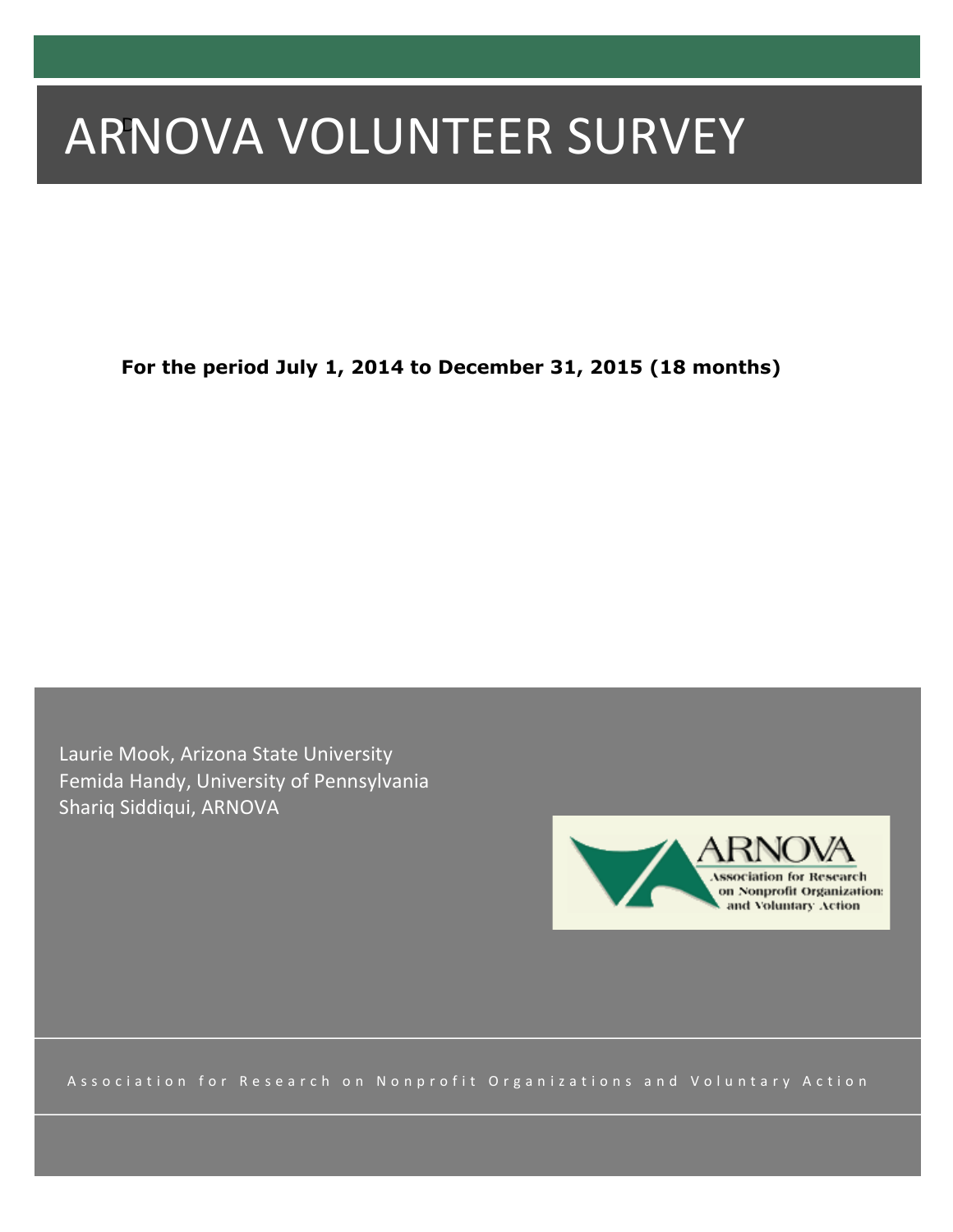## **EXECUTIVE SUMMARY**

### **ARNOVA SURVEYS covering the period**

#### **July 1, 2014 to December 31, 2015**

A few years ago, the University of Toronto in association with ARNOVA conducted an online survey on the volunteer contributions of ARNOVA volunteers. This survey was undertaken in response to a motion passed at the 2004 ARNOVA membership meeting to account for the contribution of members' volunteer activities to ARNOVA's health and vitality.

At the 2008 ARNOVA conference in Philadelphia, there was a motion put forth and passed in the membership meeting to continue this process and recognize volunteer contributions in the annual report. To do this, an online survey will be conducted yearly, asking questions about volunteer activities with ARNOVA.

The 2014-2015 surveys were conducted by Laurie Mook, Arizona State University, Femida Handy, the University of Pennsylvania, and Shariq Siddiqui, Executive Director of ARNOVA. Two surveys were administered as ARNOVA changed its fiscal year-end from June 30 to December 31. The first survey covered the period July 1, 2014 to June 30, 2015 and the second survey covered the period July 1 to December 31, 2015.

Data were collected for the first survey during the period July 27 to September 23, 2015 by an electronic survey that was administered through Survey Monkey to 1,356 ARNOVA members. Thirty email addresses were invalid, and fourteen persons opted out. The final number of respondents was 251, a response rate of 19.1%. For the second survey, data were collected during the period February 1 to March 11, 2016, by an electronic survey that was administered through Survey Monkey to 1,613 ARNOVA members. Forty-three email addresses were invalid, and eighteen persons opted out. The final number of respondents was 216, a response rate of 13.4%.

The key results of the survey for the fiscal period July 1, 2014 to December 31, 2015 were:

- § Hours reported by respondents totaled 10,466.5. Volunteer hours for NVSQ activities were analyzed separately resulting in an addition of 5,230 hours, for a grand total of **15,696.5.** This is the equivalent of **5.0** full-time equivalent positions.
- § Non-reimbursed out-of-pocket expenses were reported to be \$15,451.
- Total contributions in monetary terms were the equivalent of an estimated **\$625,016** for hours volunteered and **\$15,451** in non-reimbursed out-ofpocket expenses, for a total of **\$640,467**. 1

  $<sup>1</sup>$  All monetary figures are reported in USD.</sup>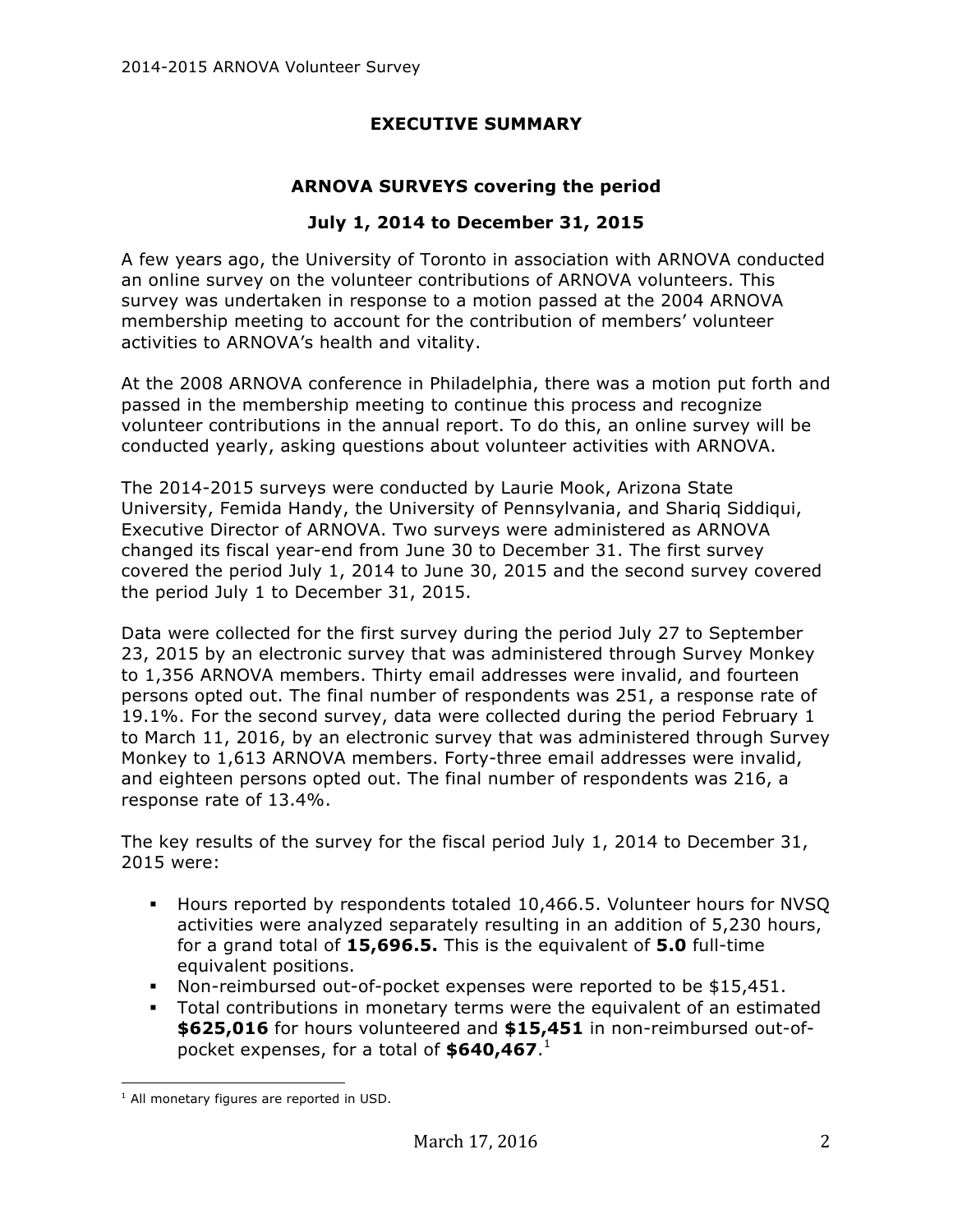#### **ARNOVA SURVEYS covering the period July 1, 2014 to December 31, 2015**

A few years ago, the University of Toronto in association with ARNOVA conducted an online survey on the volunteer contributions of ARNOVA volunteers. This survey was undertaken in response to a motion passed at the 2004 ARNOVA membership meeting to account for the contribution of members' volunteer activities to ARNOVA's health and vitality (see Appendix A).

At the 2008 ARNOVA conference in Philadelphia, there was a motion put forth and passed in the membership meeting to continue this process and recognize volunteer contributions in the annual report. To do this, an online survey will be conducted yearly, asking questions about volunteer activities with ARNOVA.

The 2014-2015 surveys were conducted by a team consisting of Laurie Mook, Arizona State University, Femida Handy, the University of Pennsylvania, and Shariq Siddiqui, Executive Director of ARNOVA. Two surveys were administered as ARNOVA changed its fiscal year-end from June 30 to December 31. The first survey covered the period July 1, 2014 to June 30, 2015 and the second survey covered the period July 1 to December 31, 2015.

## **Respondent Characteristics**

Data were collected for the first survey during the period July 27 to September 23, 2015, by an electronic survey that was administered through Survey Monkey to 1,356 ARNOVA members. Thirty email addresses were invalid, and fourteen persons opted out. The final number of respondents was 251, a response rate of 19.1%.

For the second survey, data were collected during the period February 1 to March 11, 2016, by an electronic survey that was administered through Survey Monkey to 1,613 ARNOVA members. Forty-three email addresses were invalid, and eighteen persons opted out. The final number of respondents was 216, a response rate of 13.4%.

Of the 251 respondents in the first survey, 145 (57.8%) indicated they had volunteered in the period July 1, 2014 to June 30, 2015. In the second survey, 111 of 216 respondents (51.4%) indicated they had volunteered in the period July 1 to December 31, 2015.

#### **Findings: Volunteer Hours**

Respondents to the first survey reported they had contributed 6,314 hours (see Table 1). In addition, hours were contributed to the association journal, Nonprofit and Voluntary Sector Quarterly (NVSQ). For each submission, there are 3 reviewers, and, on average, a paper that is sent back for revisions is submitted 3 times before it is published. For the first time period, NVSQ processed 309 submissions. To estimate the number hours contributed to NVSQ, we estimated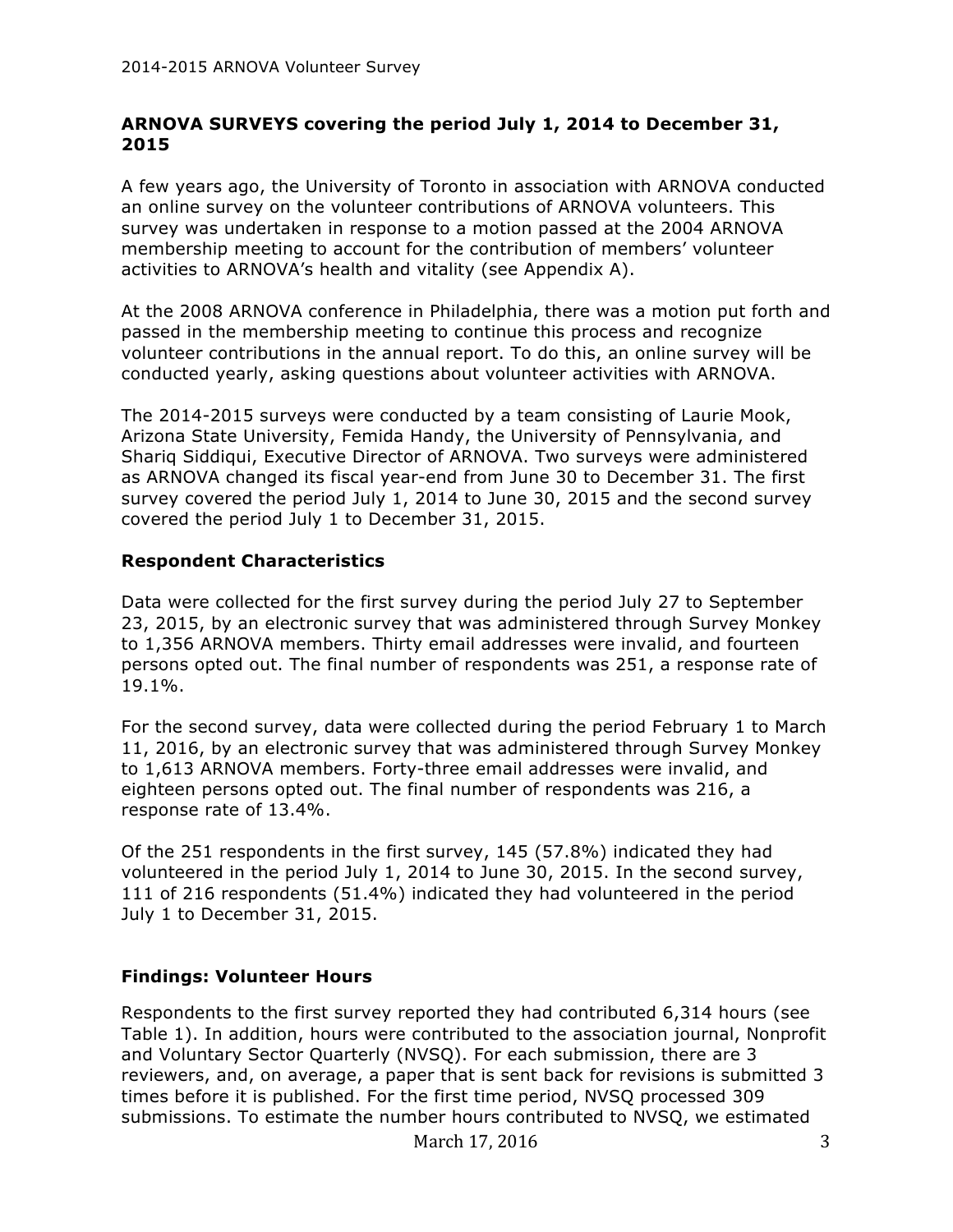15 hours for each paper, for a total of 4,635 hours. As 73 respondents to the survey already indicated contributions totaling 1,033 hours related to reviewing manuscripts for NVSQ, we added an additional 3,602 hours to the hours from the survey. The total of hours therefore was **9,918**.

In the second time period, respondents reported 4152.5 hours (see Table 1). NVSQ processed 150 submissions for a total of 2,250 hours. As 49 respondents already indicated contributions related to reviewing manuscripts for NVSQ totaling 622 hours, an additional 1,628 hours were added. The total for the second survey was therefore **5,780.5 hours**. For the entire period of July 1, 2014 to December 31, 2015, the grand total was **15,696.5 hours**.

To place a monetary value on volunteer hours, we used values from the National Current Employment Statistics survey of the U.S. Bureau of Labor Statistics for the professional organizations subsector (NAICS code 81392). This category comprises organizations primarily engaged in advancing the professional interests of their members and the profession as a whole. The hourly rate for those involved in this category for the period July 1, 2014 to June 30, 2015 was \$39.42 per hour, and for July 1 to December 31, 2015, \$40.25 per hour (U.S. Bureau of Labor Statistics, 2016). Using this hourly rate, the comparative market value of volunteer contributions for the period July 1, 2015 to December 31, 2015 is estimated as **\$625,016**. 2

## **Findings: Out-of-pocket expenses**

Many volunteers pay for expenses out-of-pocket without requesting reimbursement. This can be a significant contribution to the organization. On the survey, ARNOVA volunteers were asked if they contributed out-of-pocket expenses; on the first survey, 32.4% indicated they had, with contributions reported of **\$10,607 USD**. On the second survey, 33.3% indicated they paid for out-of-pocket expenses, with contributions reported as **\$4,844 USD.** In total, non-reimbursed out-of-pocket expenses for the entire period totaled **\$15,451 USD.**

 <sup>2</sup> All monetary figures are reported in USD.